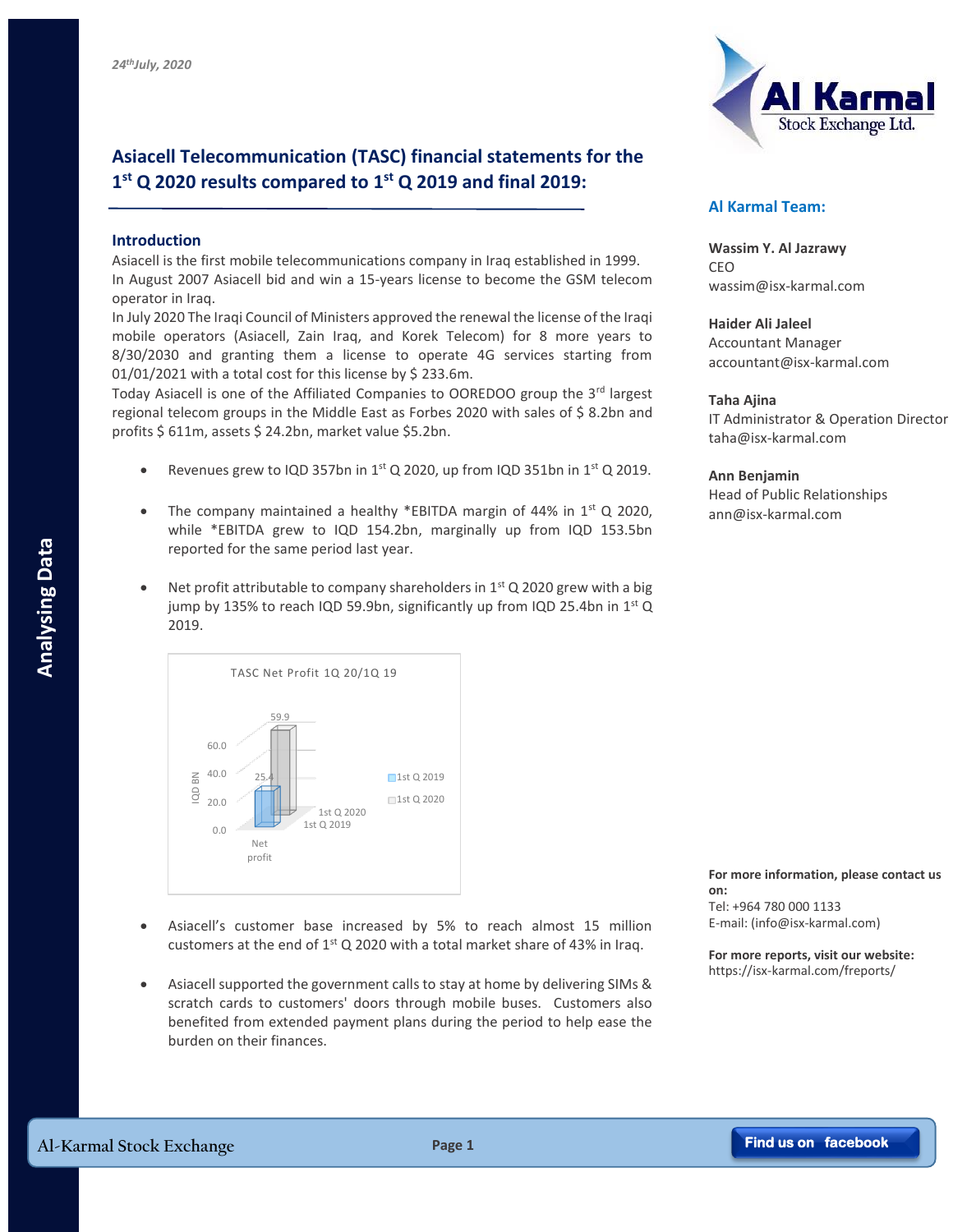

- The company continued to support communities across Iraq by donating to the Iraqi government and to the government of the Kurdistan Autonomous Region to manage the current crisis as well as extending an education campaign across its social media channels and through recorded call announcements encouraging citizens and residents to stay at home.
- The company has an extensive network of 83 leading distributors and over 6,000 individual points of sale across the nation. It also operates 38 branded outlets and is set to unveil a national network of franchised stores. The service network is supported by four regional call centers, offering 24/7 assistance to customers in Arabic, Kurdish, and English. Asiacell has been recognized as one of Iraq's leading brands across all industry sectors by Altai.
- As in the past, the company has Approve to distribute 100% cash dividends in the last GA meeting for the year ended of 2019 with a dividend yield 14.28%.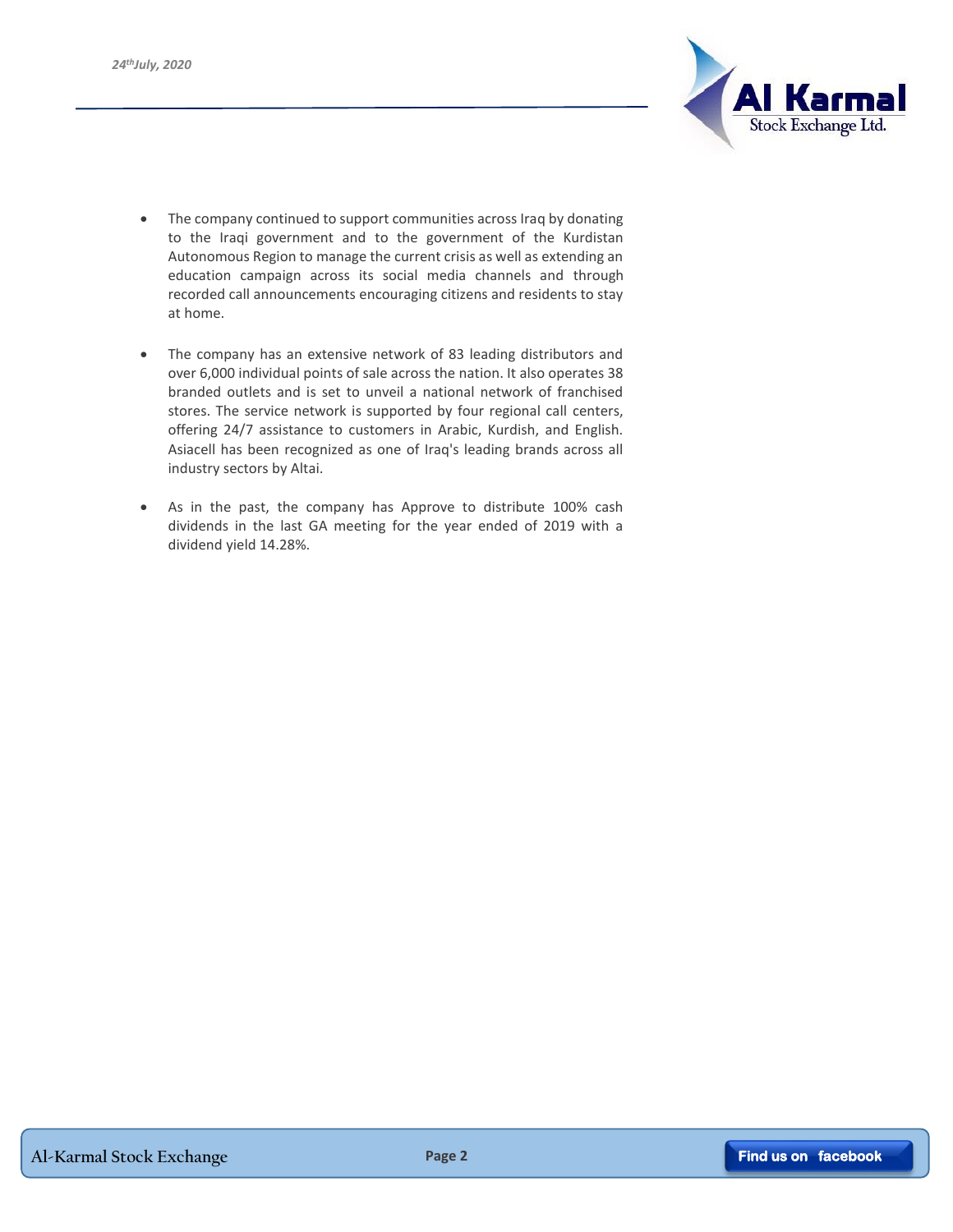

| <b>Financial Highlights</b> | <b>Final 2019</b> | $1st$ Q 2020 | % Change |
|-----------------------------|-------------------|--------------|----------|
| Assets                      | 741               | 659          | $-11%$   |
| Cash                        | 1,128             | 1,156        | 2%       |
| Reserves                    | 1,062             | 1,109        | 4%       |
| <b>Debtors</b>              | 314               | 334          | 6.3%     |
| Creditors (short term)      | 1,352             | 1,193        | 11.76%   |



| <b>Financial Highlights</b> | $1st$ Q 2019 | $1st$ Q 2020 | % Change |
|-----------------------------|--------------|--------------|----------|
| Revenue                     | 351.3        | 356.8        | 1.57%    |
| *EBITDA                     | 153.5        | 154.2        | 0.46%    |
| *EBITDA (%)                 | 0.43         | 0.44         | 2%       |
| Net profit                  | 25.4         | 59.9         | 135%     |
| Depreciation                | 104.7        | 72.1         | $-31%$   |
| Debt interest               | 1.04         | 0.155        | $-85%$   |
| Current transfer expense    | 1.76         | 3.2          | 80%      |



\*(EBITDA): Earnings before interest, taxes, depreciation, and amortization.